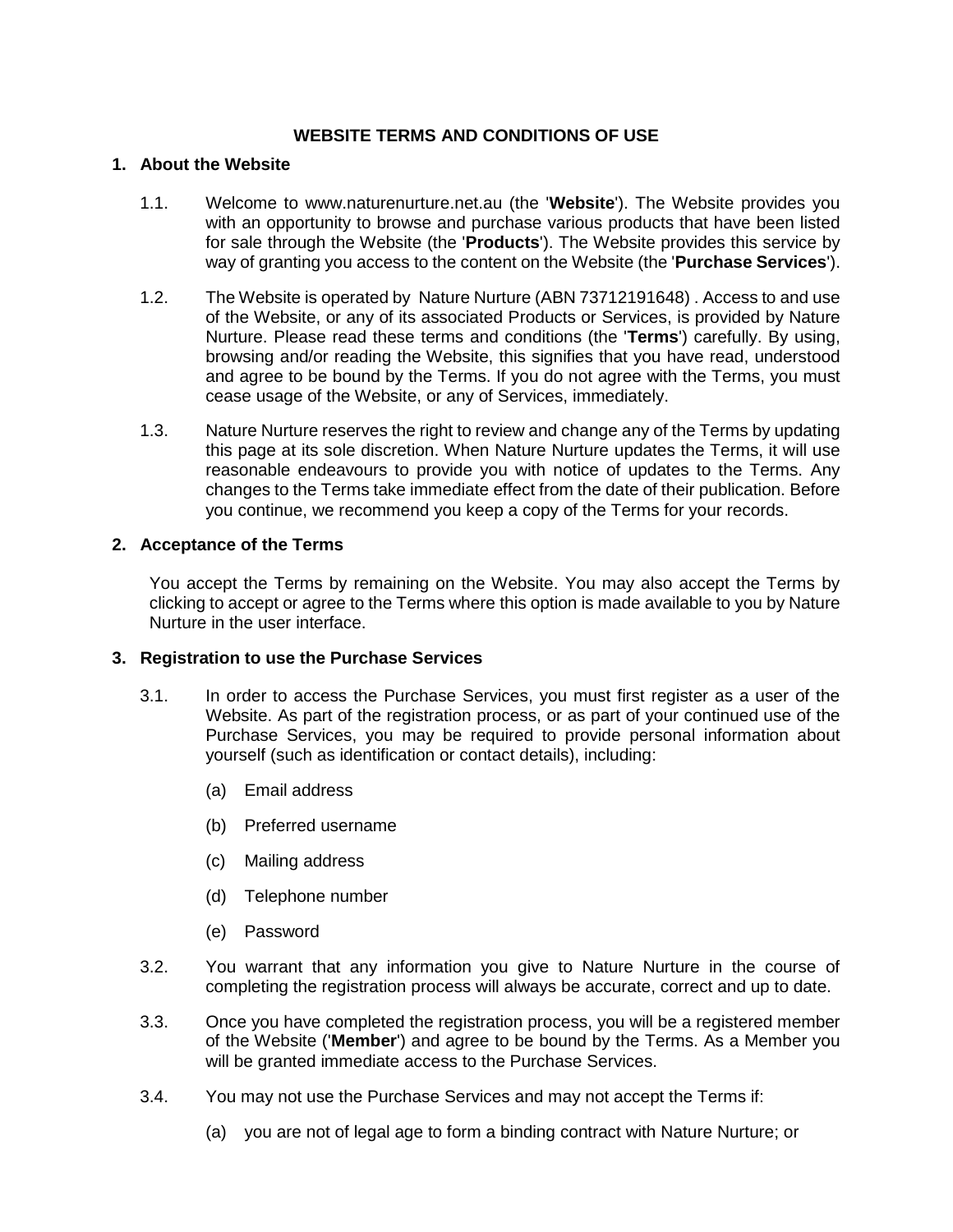(b) you are a person barred from receiving the Purchase Services under the laws of Australia or other countries including the country in which you are resident or from which you use the Purchase Services.

### **4. Your obligations as a Member**

- 4.1. As a Member, you agree to comply with the following:
- 4.2. You will use the Purchase Services only for purposes that are permitted by:
	- (a) the Terms;
	- (b) any applicable law, regulation or generally accepted practices or guidelines in the relevant jurisdictions:
	- (c) you have the sole responsibility for protecting the confidentiality of your password and/or email address. Use of your password by any other person may result in the immediate cancellation of the Purchase Services;
	- (d) any use of your registration information by any other person, or third parties, is strictly prohibited. You agree to immediately notify Nature Nurture of any unauthorised use of your password or email address or any breach of security of which you have become aware;
	- (e) access and use of the Website is limited, non-transferable and allows for the sole use of the Website by you for the purposes of Nature Nurture providing the Purchase Services;
	- (f) you will not use the Purchase Services or Website for any illegal and/or unauthorised use which includes collecting email addresses of Members by electronic or other means for the purpose of sending unsolicited email or unauthorised framing of or linking to the Website;
	- (g) you agree that commercial advertisements, affiliate links, and other forms of solicitation may be removed from the Website without notice and may result in termination of the Purchase Services. Appropriate legal action will be taken by Nature Nurture for any illegal or unauthorised use of the Website; and
	- (h) you acknowledge and agree that any automated use of the Website or its Purchase Services is prohibited.

## **5. Purchase of Products and Returns Policy**

- 5.1. In using the Purchase Services to purchase the Product through the Website, you will agree to the payment of the purchase price listed on the Website for the Product (the '**Purchase Price**').
- 5.2. Payment of the Purchase Price may be made through Stripe, PayPal, Credit Card, Direct Deposit (the '**Payment Gateway Provider**')
- 5.3. In using the Purchase Services, you warrant that you have familiarised yourself with, and agree to be bound by, the applicable Terms and Conditions of Use, Privacy Policy and other relevant legal documentation provided by the Payment Gateway Providers.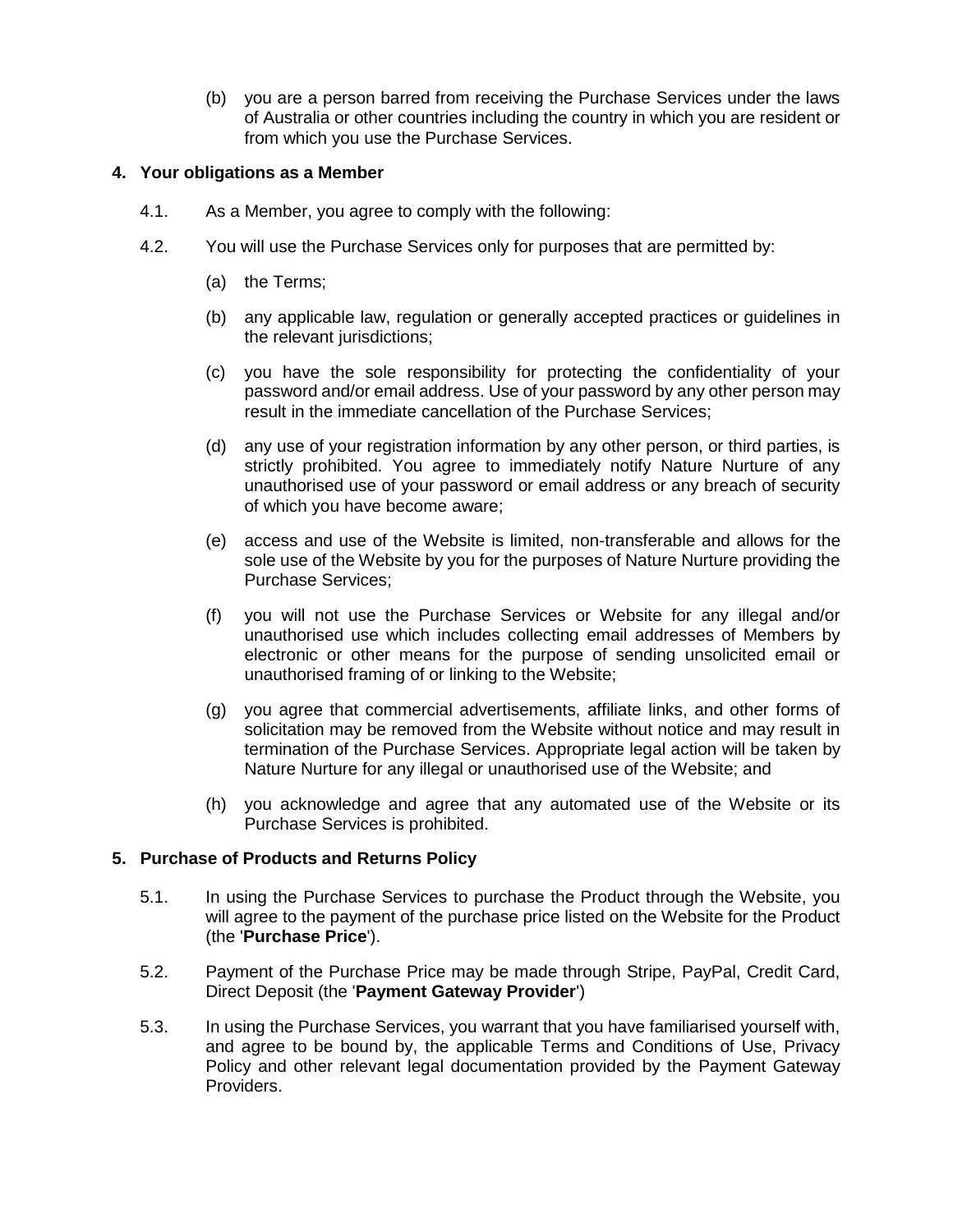- 5.4. Following payment of the Purchase Price being confirmed by Nature Nurture, you will be issued with a receipt to confirm that the payment has been received and Nature Nurture may record your purchase details for future use.
- 5.5. Nature Nurture may, at their sole discretion, provide a refund on the return of the Products within 7 days days where the Product packaging is unopened and remains in a saleable condition. You acknowledge and agree that you are liable for any postage and shipping costs associated with any refund pursuant to this clause.
- 5.6. While every effort will be made to ensure accurate reflection of stock levels on the website, due to orders also being received by phone and email, on occasion an item paid for may be out of stock. In this case, if the order has been paid for, you will be provided a refund for that item, or the item will be put on backorder, after discussion with the purchaser.

### **6. Warranty**

- 6.1. Nature Nurture's Products come with guarantees that cannot be excluded under the Australian Consumer Law. You are entitled to a replacement or refund for a major failure of the Product and compensation for any other reasonably foreseeable loss or damage. You are also entitled to have the Products repaired or replaced if the Products fail to be of acceptable quality and the failure does not amount to a major failure (the '**Warranty**').
- 6.2. You may make a claim under this clause (the ' **Warranty Claim**') for material defects and workmanship in the Products within 7 days from the date of purchase (the ' **Warranty Period**').
- 6.3. In order to make a Warranty Claim during the Warranty Period, you must provide proof of purchase to Nature Nurture showing the date of purchase of the Products, provide a description of the Products and the price paid for the Products by sending written notice to Nature Nurture at ...... or by email at info@naturenurture.net.au.
- 6.4. Where the Warranty Claim is accepted then Nature Nurture will, at its sole discretion, either repair or replace any defective Products or part thereof with a new or remanufactured equivalent during the Warranty Period at no charge to you for parts or labour. You acknowledge and agree that you will be solely liable for any postage or shipping costs incurred in facilitating the Warranty Claim.
- 6.5. The Warranty shall be the sole and exclusive warranty granted by Nature Nurture and shall be the sole and exclusive remedy available to you in addition to other rights and under a law in relation to the Products to which this warranty relates.
- 6.6. All implied warranties including the warranties of merchantability and fitness for use are limited to the Warranty Period.
- 6.7. The Warranty does not apply to any appearance of the supplied Products nor to the additional excluded items set forth below nor to any supplied Products where the exterior of which has been damaged or defaced, which has been subjected to misuse, abnormal service or handling, or which has been altered or modified in design or construction.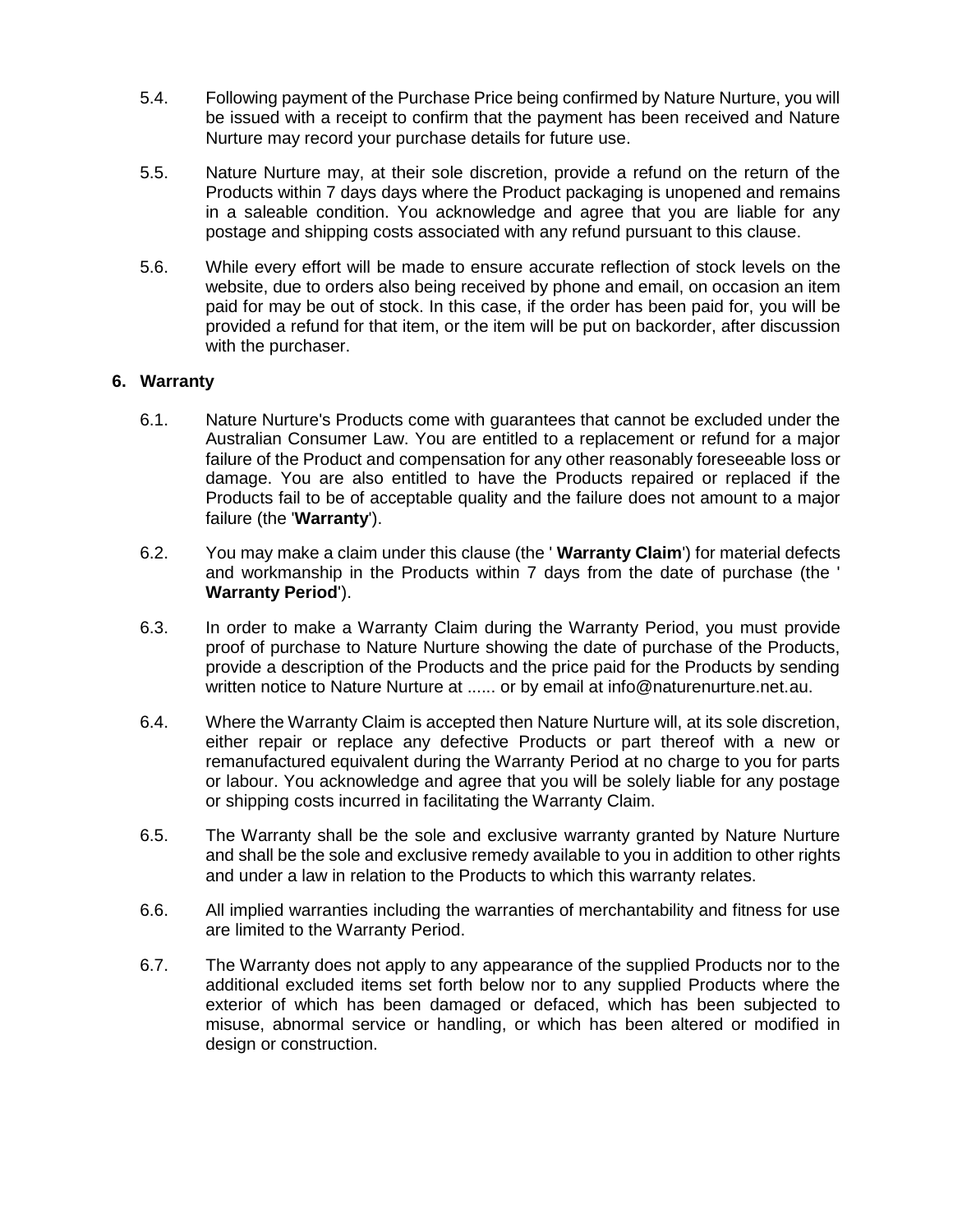# **7. Copyright and Intellectual Property**

- 7.1. The Website, the Purchase Services and all of the related products of Nature Nurture are subject to copyright. The material on the Website is protected by copyright under the laws of Australia and through international treaties. Unless otherwise indicated, all rights (including copyright) in the site content and compilation of the website (including text, graphics, logos, button icons, video images, audio clips and software) (the '**Content**') are owned or controlled for these purposes, and are reserved by Nature Nurture or its contributors.
- 7.2. Nature Nurture retains all rights, title and interest in and to the Website and all related content. Nothing you do on or in relation to the Website will transfer to you:
	- (a) the business name, trading name, domain name, trade mark, industrial design, patent, registered design or copyright of Nature Nurture; or
	- (b) the right to use or exploit a business name, trading name, domain name, trade mark or industrial design; or
	- (c) a system or process that is the subject of a patent, registered design or copyright (or an adaptation or modification of such a system or process).
- 7.3. You may not, without the prior written permission of Nature Nurture and the permission of any other relevant rights owners: broadcast, republish, up-load to a third party, transmit, post, distribute, show or play in public, adapt or change in any way the Content or third party content for any purpose. This prohibition does not extend to materials on the Website, which are freely available for re-use or are in the public domain.

#### **8. Privacy**

Nature Nurture takes your privacy seriously and any information provided through your use of the Application and/or the Purchase Services are subject to Nature Nurture's Privacy Policy, which is available on the Application.

#### **9. General Disclaimer**

- 9.1. You acknowledge that Nature Nurture does not make any terms, guarantees, warranties, representations or conditions whatsoever regarding the Products other than provided for pursuant to these Terms.
- 9.2. Nature Nurture will make every effort to ensure a Product is accurately depicted on the Website, however, you acknowledge that sizes, colours and packaging may differ from what is displayed on the Website.
- 9.3. Nothing in these Terms limits or excludes any guarantees, warranties, representations or conditions implied or imposed by law, including the Australian Consumer Law (or any liability under them) which by law may not be limited or excluded.
- 9.4. Subject to this clause, and to the extent permitted by law:
	- (a) all terms, guarantees, warranties, representations or conditions which are not expressly stated in these Terms are excluded; and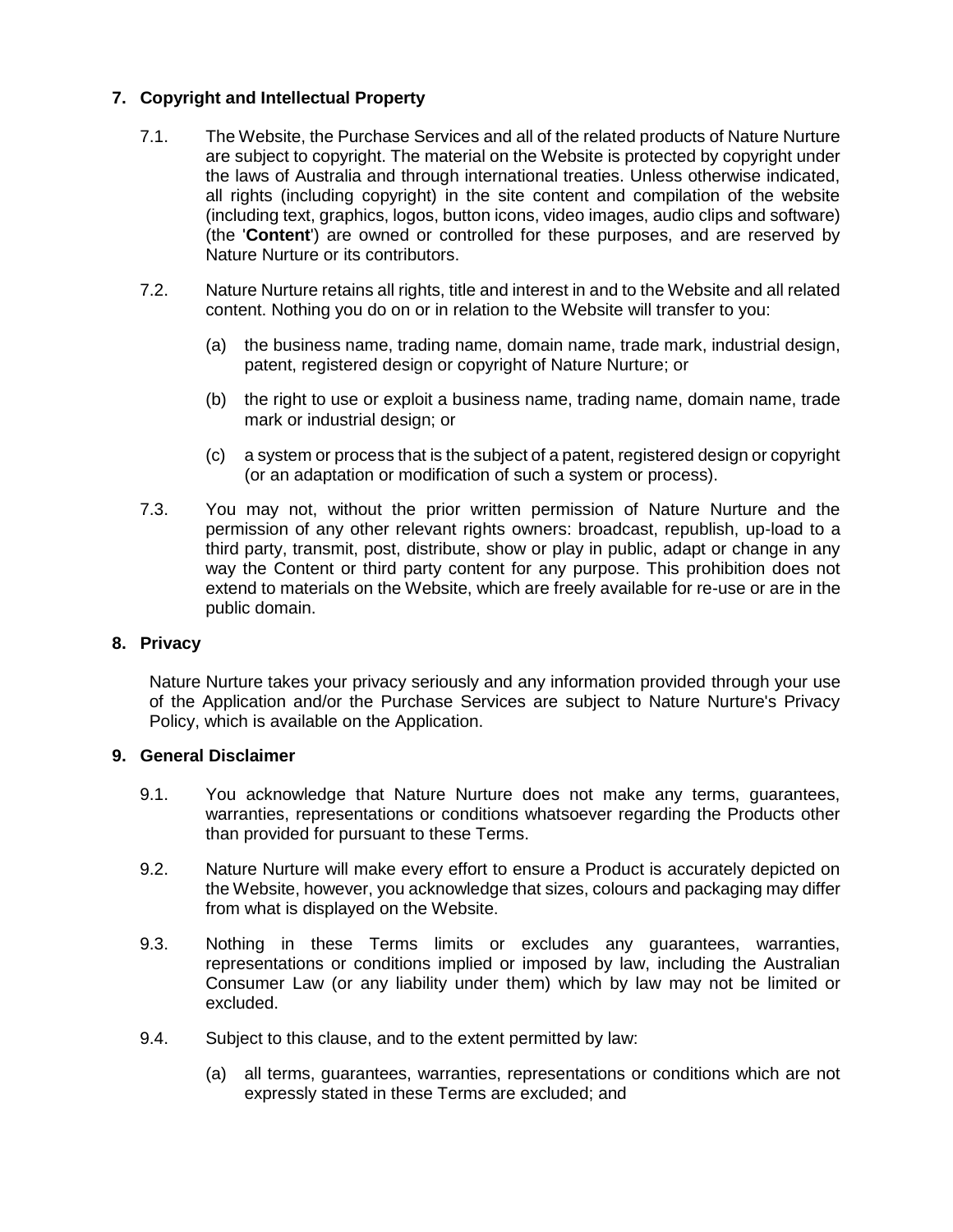- (b) Nature Nurture will not be liable for any special, indirect or consequential loss or damage (unless such loss or damage is reasonably foreseeable resulting from our failure to meet an applicable Consumer Guarantee), loss of profit or opportunity, or damage to goodwill arising out of or in connection with the Purchase Services or these Terms (including as a result of not being able to use the Purchase Services or the late supply of the Purchase Services), whether at common law, under contract, tort (including negligence), in equity, pursuant to statute or otherwise.
- 9.5. Use of the Website, the Purchase Services, and any of the products of Nature Nurture is at your own risk. Everything on the Website, the Purchase Services, and the Products of Nature Nurture, are provided to you on an "as is" and "as available" basis, without warranty or condition of any kind. None of the affiliates, directors, officers, employees, agents, contributors, third party content providers or licensors of Nature Nurture make any express or implied representation or warranty about its Content or any products or Purchase Services (including the products or Purchase Services of Nature Nurture) referred to on the Website. This includes (but is not restricted to) loss or damage you might suffer as a result of any of the following:
	- (a) failure of performance, error, omission, interruption, deletion, defect, failure to correct defects, delay in operation or transmission, computer virus or other harmful component, loss of data, communication line failure, unlawful third party conduct, or theft, destruction, alteration or unauthorised access to records;
	- (b) the accuracy, suitability or currency of any information on the Website, the Purchase Service, or any of its Content related products (including third party material and advertisements on the Website);
	- (c) costs incurred as a result of you using the Website, the Purchase Services or any of the Products;
	- (d) the Content or operation in respect to links which are provided for the User's convenience;
	- (e) any failure to complete a transaction, or any loss arising from e-commerce transacted on the Website; or
	- (f) any defamatory, threatening, offensive or unlawful conduct of third parties or publication of any materials relating to or constituting such conduct.

#### **10. Limitation of Liability**

- 10.1. Nature Nurture's total liability arising out of or in connection with the Purchase Services or these Terms, however arising, including under contract, tort (including negligence), in equity, under statute or otherwise, will not exceed the most recent Purchase Price paid by you under these Terms or where you have not paid the Purchase Price, then the total liability of Nature Nurture is the resupply of information or Purchase Services to you.
- 10.2. You expressly understand and agree that Nature Nurture, its affiliates, employees, agents, contributors, third party content providers and licensors shall not be liable to you for any direct, indirect, incidental, special consequential or exemplary damages which may be incurred by you, however caused and under any theory of liability. This shall include, but is not limited to, any loss of profit (whether incurred directly or indirectly), any loss of goodwill or business reputation and any other intangible loss.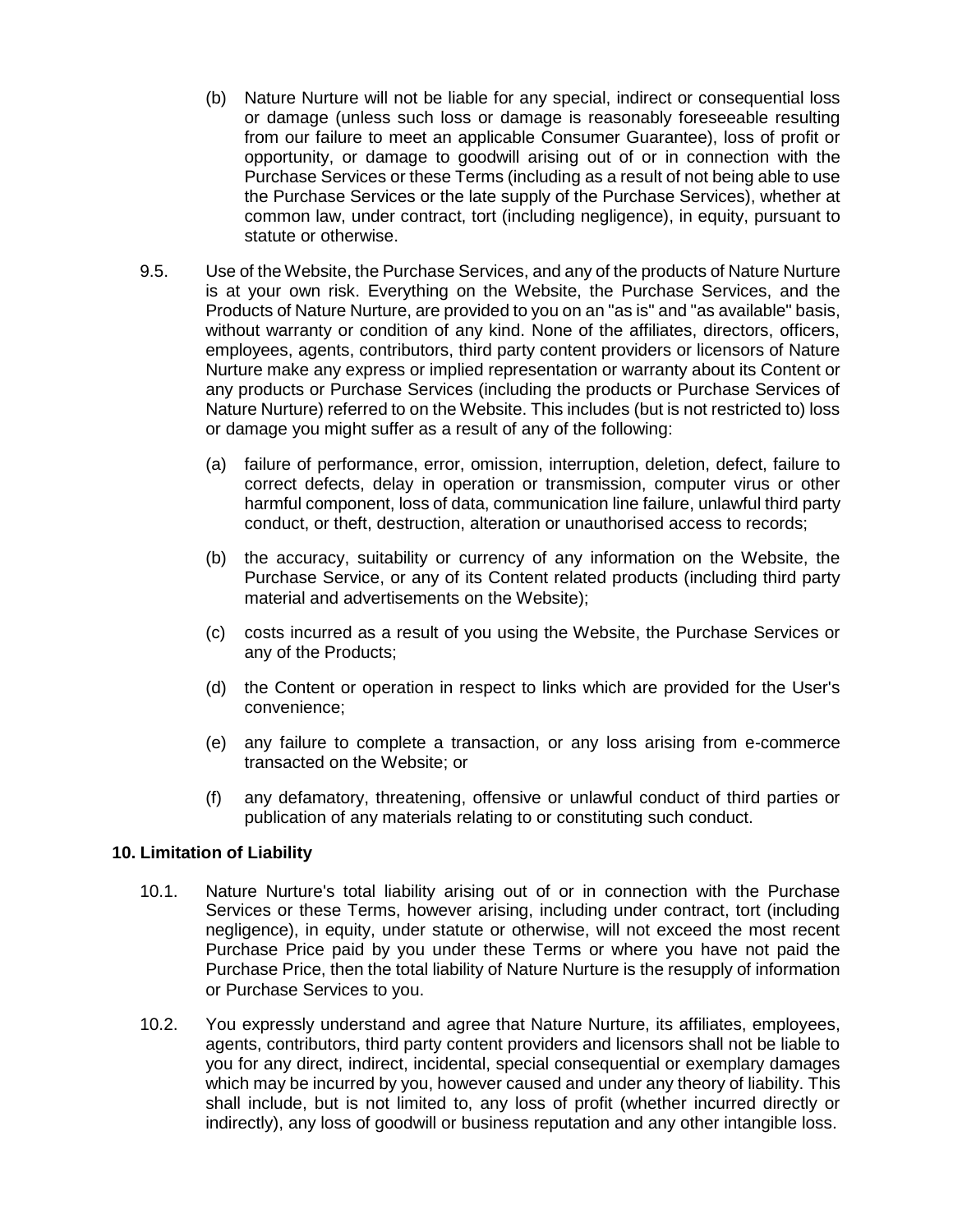10.3. Nature Nurture is not responsible or liable in any manner for any site content (including the Content and Third Party Content) posted on the Website or in connection with the Purchase Services, whether posted or caused by users of the website of Nature Nurture, by third parties or by any of the Purchase Services offered by Nature Nurture.

## **11. Termination of Contract**

- 11.1. The Terms will continue to apply until terminated by either you or by Nature Nurture as set out below.
- 11.2. If you want to terminate the Terms, you may do so by:
	- (a) notifying Nature Nurture at any time; and
	- (b) closing your accounts for all of the Purchase Services which you use, where Nature Nurture has made this option available to you.
- 11.3. Your notice should be sent, in writing, to Nature Nurture via the 'Contact Us' link on our homepage.
- 11.4. Nature Nurture may at any time, terminate the Terms with you if:
	- (a) you have breached any provision of the Terms or intend to breach any provision;
	- (b) Nature Nurture is required to do so by law;
	- (c) the partner with whom Nature Nurture offered the Purchase Services to you has terminated its relationship with Nature Nurture or ceased to offer the Purchase Services to you;
	- (d) Nature Nurture is transitioning to no longer providing the Purchase Services to Users in the country in which you are resident or from which you use the service; or
	- (e) the provision of the Purchase Services to you by Nature Nurture is, in the opinion of Nature Nurture, no longer commercially viable.
- 11.5. Subject to local applicable laws, Nature Nurture reserves the right to discontinue or cancel your membership to the Website at any time and may suspend or deny, in its sole discretion, your access to all or any portion of the Website or the Purchase Services without notice if you breach any provision of the Terms or any applicable law or if your conduct impacts Nature Nurture's name or reputation or violates the rights of those of another party.
- 11.6. When the Terms come to an end, all of the legal rights, obligations and liabilities that you and Nature Nurture have benefited from, been subject to (or which have accrued over time whilst the Terms have been in force) or which are expressed to continue indefinitely, shall be unaffected by this cessation, and the provisions of this clause shall continue to apply to such rights, obligations and liabilities indefinitely.

## **12. Indemnity**

12.1. You agree to indemnify Nature Nurture, its affiliates, employees, agents, contributors, third party content providers and licensors from and against: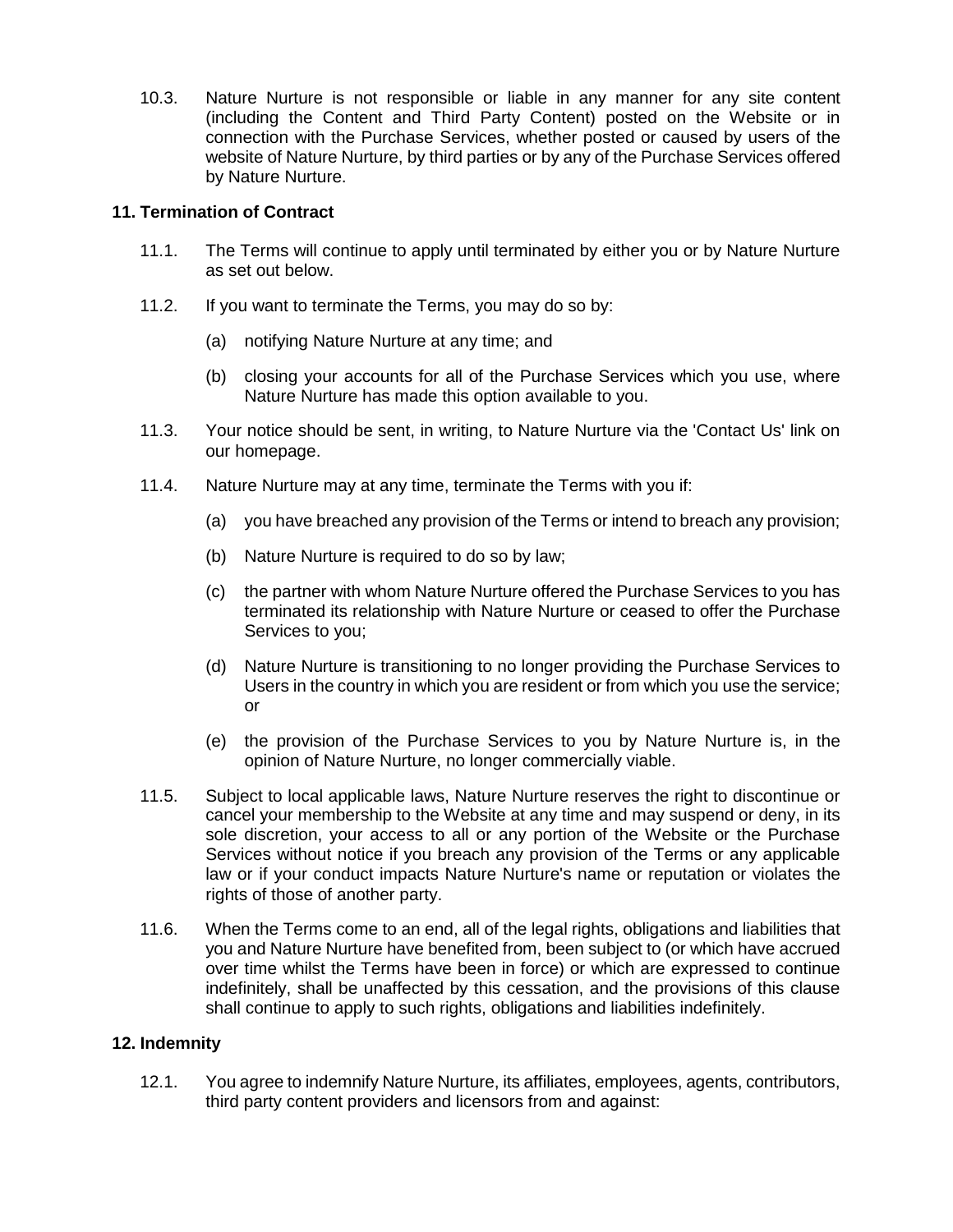- (a) all actions, suits, claims, demands, liabilities, costs, expenses, loss and damage (including legal fees on a full indemnity basis) incurred, suffered or arising out of or in connection with any Content you post through the Website;
- (b) any direct or indirect consequences of you accessing, using or transacting on the Website or attempts to do so and any breach by you or your agents of these Terms; and/or
- (c) any breach of the Terms.

### **13. Dispute Resolution**

13.1. Compulsory:

If a dispute arises out of or relates to the Terms, either party may not commence any Tribunal or Court proceedings in relation to the dispute, unless the following clauses have been complied with (except where urgent interlocutory relief is sought).

13.2. Notice:

A party to the Terms claiming a dispute ('**Dispute**') has arisen under the Terms, must give written notice to the other party detailing the nature of the dispute, the desired outcome and the action required to settle the Dispute.

13.3. Resolution:

On receipt of that notice ('**Notice**') by that other party, the parties to the Terms ('**Parties**') must:

- (a) Within 14 days of the Notice endeavour in good faith to resolve the Dispute expeditiously by negotiation or such other means upon which they may mutually agree;
- (b) If for any reason whatsoever, 14 days after the date of the Notice, the Dispute has not been resolved, the Parties must either agree upon selection of a mediator or request that an appropriate mediator be appointed by the President of the Australian Mediation Association or his or her nominee;
- (c) The Parties are equally liable for the fees and reasonable expenses of a mediator and the cost of the venue of the mediation and without limiting the foregoing undertake to pay any amounts requested by the mediator as a precondition to the mediation commencing. The Parties must each pay their own costs associated with the mediation;
- (d) The mediation will be held in Sydney, Australia.
- 13.4. Confidential

All communications concerning negotiations made by the Parties arising out of and in connection with this dispute resolution clause are confidential and to the extent possible, must be treated as "without prejudice" negotiations for the purpose of applicable laws of evidence.

13.5. Termination **13.5. Termination 13.5. Termination:** If 2 weeks have elapsed after the start of a mediation of the Dispute and the Dispute has not been resolved, either Party may ask the mediator to terminate the mediation and the mediator must do so.